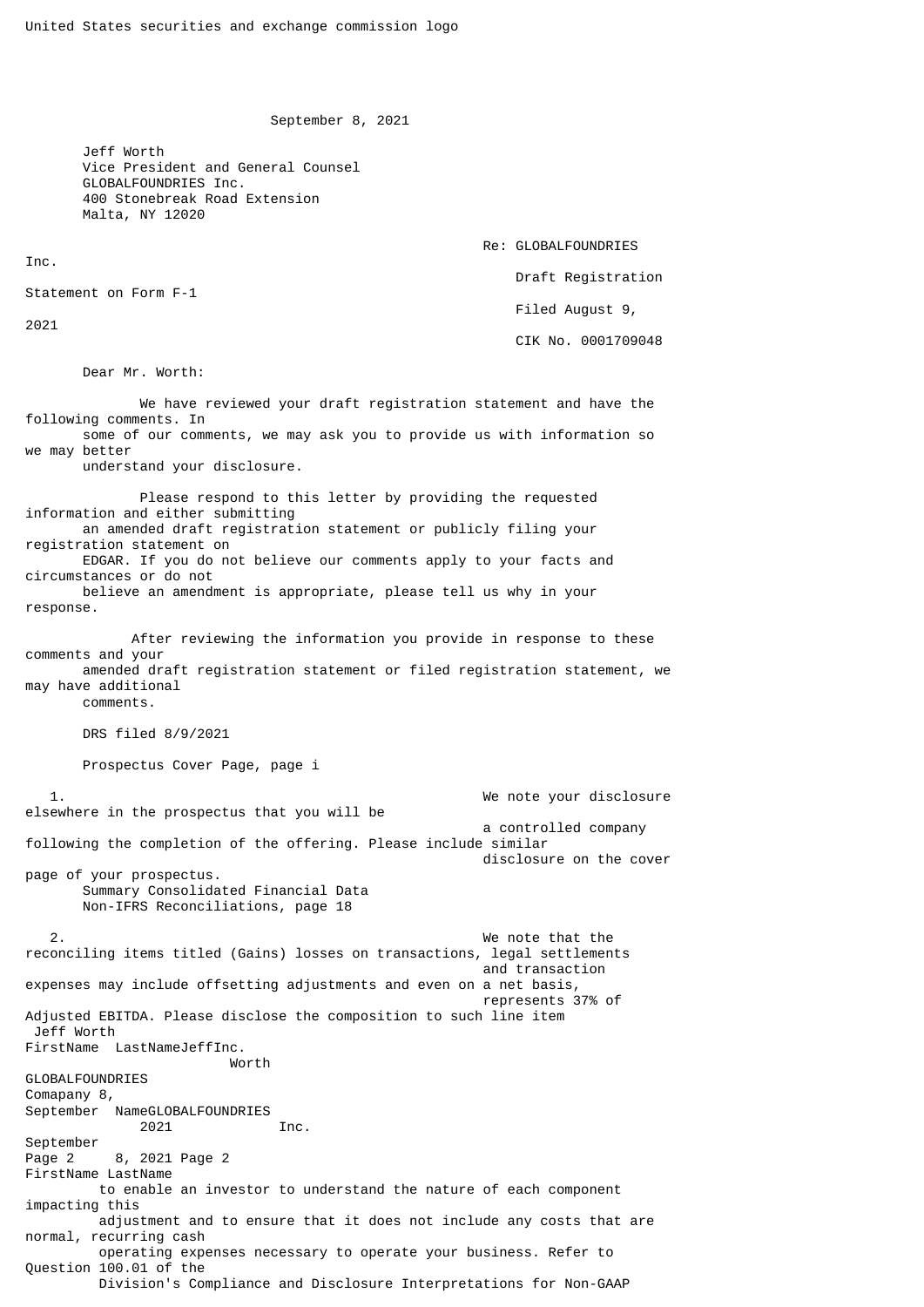Financial Measures. The Cayman Islands Economic Substance Law may affect our operations., page 48 3. Please revise to clarify what this law entails and how it may affect your business and operations. Use of Proceeds, page 56 4. We note your disclosure that you intend to use a portion of the proceeds to repay indebtedness. Please disclose in your Use of Proceeds section the additional information required by Instruction 4 to Item 504 of Regulation S-K. Capitalization, page 58 5. Given the anticipated change in capitalization due to the conversion of loans provided under the loan facilities with Mubadala Investment Company PJSC to additional paid-in capital immediately prior to the consummation of this offering, please tell us how you considered providing a pro forma presentation of the affected line items on the face of your statement of financial position as well as pro forma loss per share on the face of your statements of operations and comprehensive loss, or providing such disclosure elsewhere in the prospectus. Refer to Rule 11-01(a)(8) of Regulation S-X.<br>Please expand the footnote pertaining to the anticipated conver Please expand the footnote pertaining to the anticipated conversion by Mubadala Investment Company PJSC of the Loan from shareholder under the loan facilities with Mubadala from 2012 to 2016 to additional paid-in capital immediately prior to the consummation of this offering to provide discussion of the anticipated conversion. Such information should include, but not be limited to, the number of shares such loans are converted into, the conversion price, and how the conversion ratio was determined. Additionally, expand disclosure in your Dilution section to give effect to such conversion. Strategic Repositioning, page 61 7. Please expand the fourth bullet to provide more specific details regarding the disclosed plan, particularly considering that it appears you have generated a negative gross margin percentage for each period presented. Business, page 82 8. Please include a corporate organizational chart in your Business section depicting your structure following this offering. Clarify which entities are organized in which countries, including Mubadala, MTIC, and MTI International Investment Company LLC. Include in the chart the ownership and voting control of Mubadala and that of public shareholders Jeff Worth GLOBALFOUNDRIES Inc. September 8, 2021 Page 3 following completion of the offering. Corporate Opportunity, page 135 9. Please amend your filing to provide relevant risk factor disclosure related to the removal of the corporate opportunity doctrine provisions from your charter, including the conflicts of interest that may result from the provision. Consolidated Statements of Financial Position, page F-7 10. We note that you present the Loan from shareholder within equity at December 31, 2020. Further we note that such note is non-interest bearing and has no set maturity date, with principal repayment in whole or in part at your discretion. Please provide to us a fulsome analysis including specific terms of the agreement, used to determine

that equity